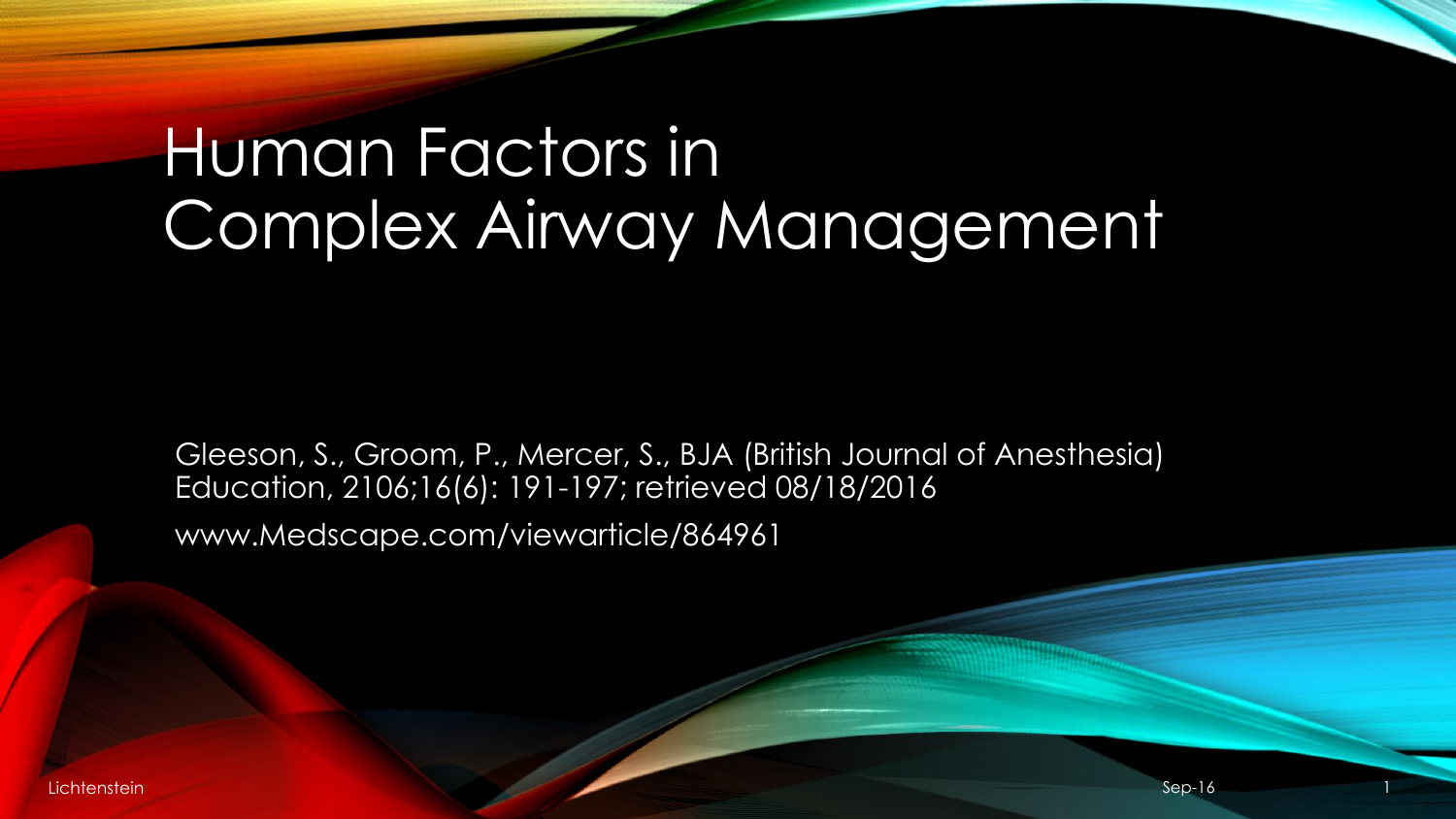### from the article, highlights:

• "Human factors have been defined as 'the environmental, organizational, and job factors, and human and individual characteristics which influence behavior at work in a way which can affect health and safety' (1) and have been described with particular relevance to anaestheisa in the Anaesthetists Non-Technical skills Framework.

• 1. Health and Safety Executive, *Reducing Error and Influencing Behaviour,* HSG48, London: HSE books, 1999;2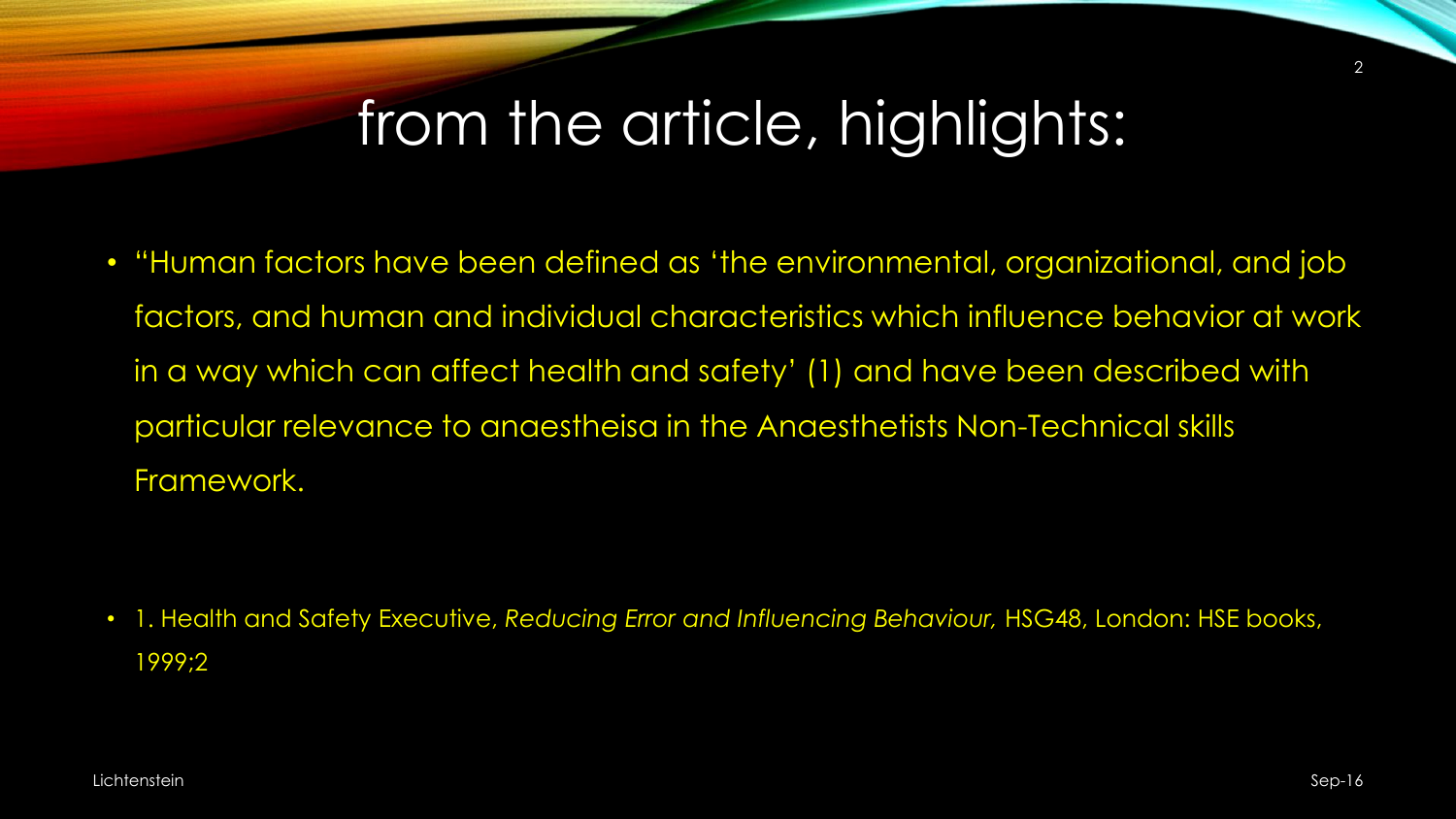### from the abstract and introduction

- Fourth National Audit Project of the Royal College of Anaesthetists
- Examined major complications in airway management
- Poor human factors could have contributed to 40% of cases reported
- In 25% of cases, inadequate human factors were felt: major contributor
- Average of Four human factors issues per reported case
- (article describes importance of human factors when dealing with patients with an '*anticipated difficult airway*')
- Six specific human factors in complex airway management: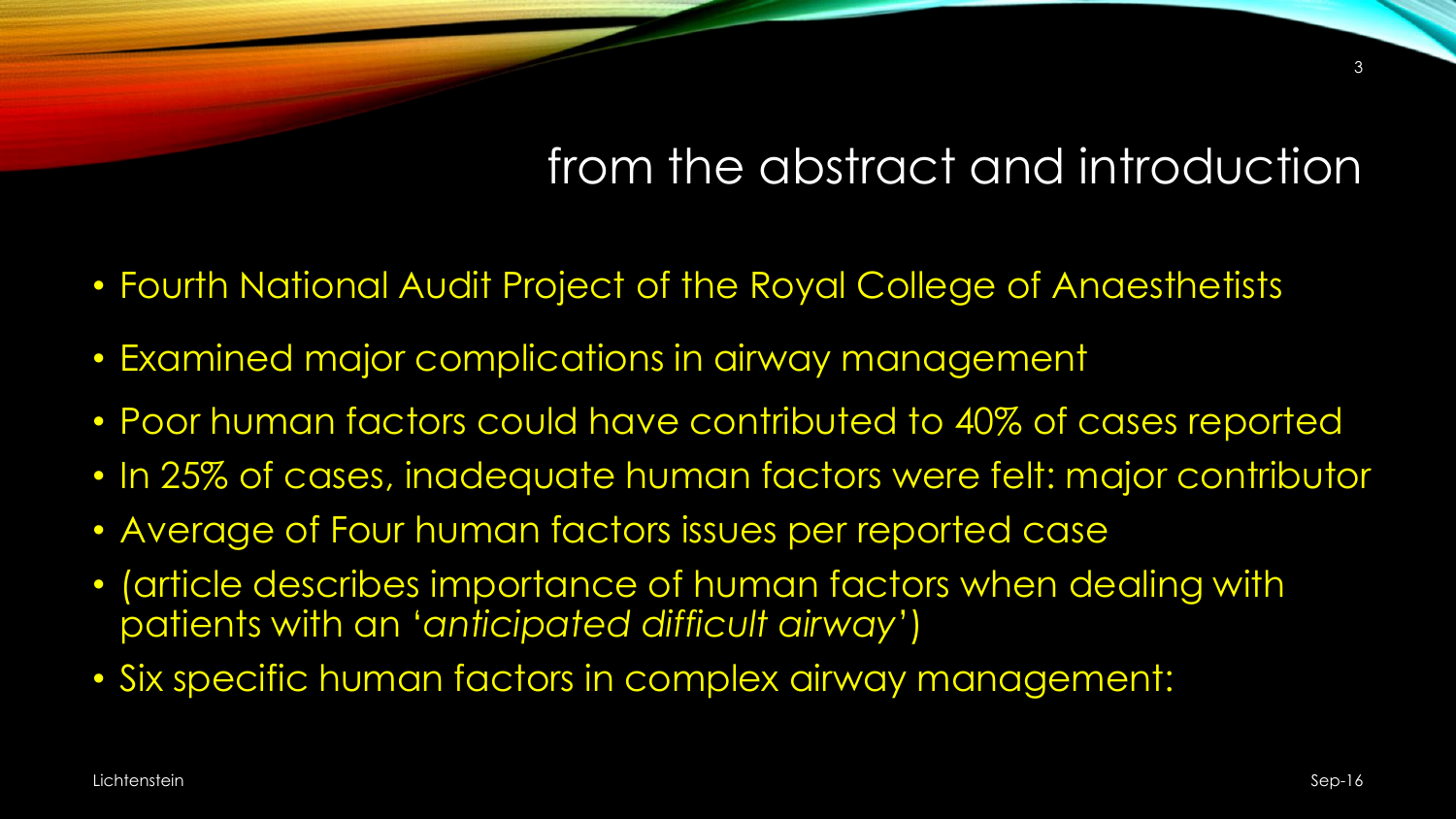## **Leadership**

- Important that the team is aware as to who is in charge of the case
- The leader is usually the most experience anesthesiologist
- Formulate the airway management plan & communicate with team
- Allocate roles with the team, identify any limitations
- Maintain situational awareness and not become task fixated while the airway is being secured
- Define trigger points for moving from *Plan A* to *Plan B*, and further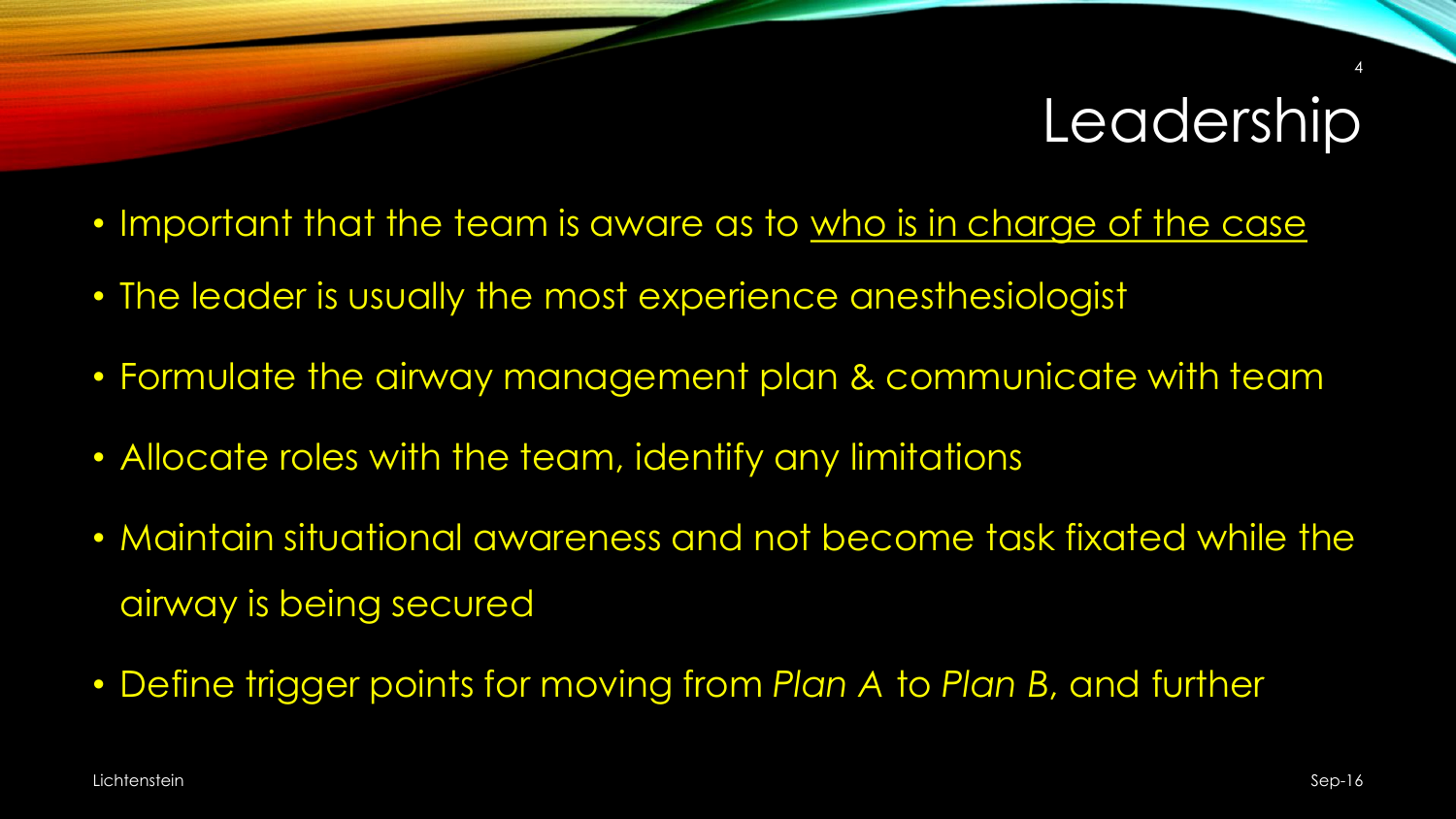## Teamwork

- Good teamwork is integral (paramount) to success in all airway management
- Especially in anticipated difficult airway
- Team: distinguishable set of two or more people interacting dynamically, interdependently and adaptively toward common goal
- Have assigned specific roles and functions to perform
- The team is aware of the plan
- A team briefing will ensure this is achieved, opportunity to ask questions and clarify any differences in opinion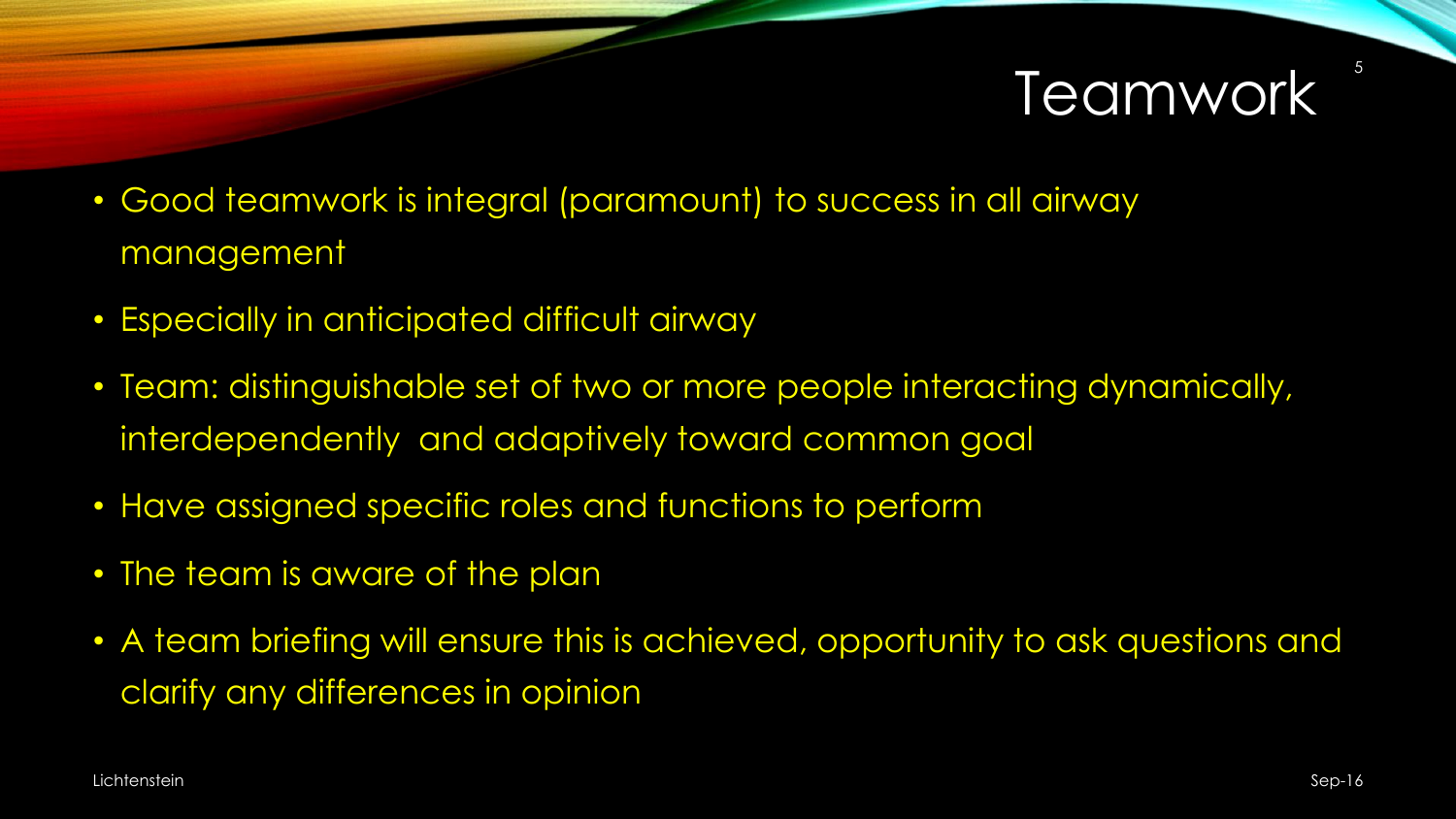## Situational Awareness

- "The perception of the elements in the environment within a volume of time and space, the comprehension of their meaning and the projection of their status in the near future"
- Loss of situational awareness is one of the most common recurring features in adverse incidents involving airway management"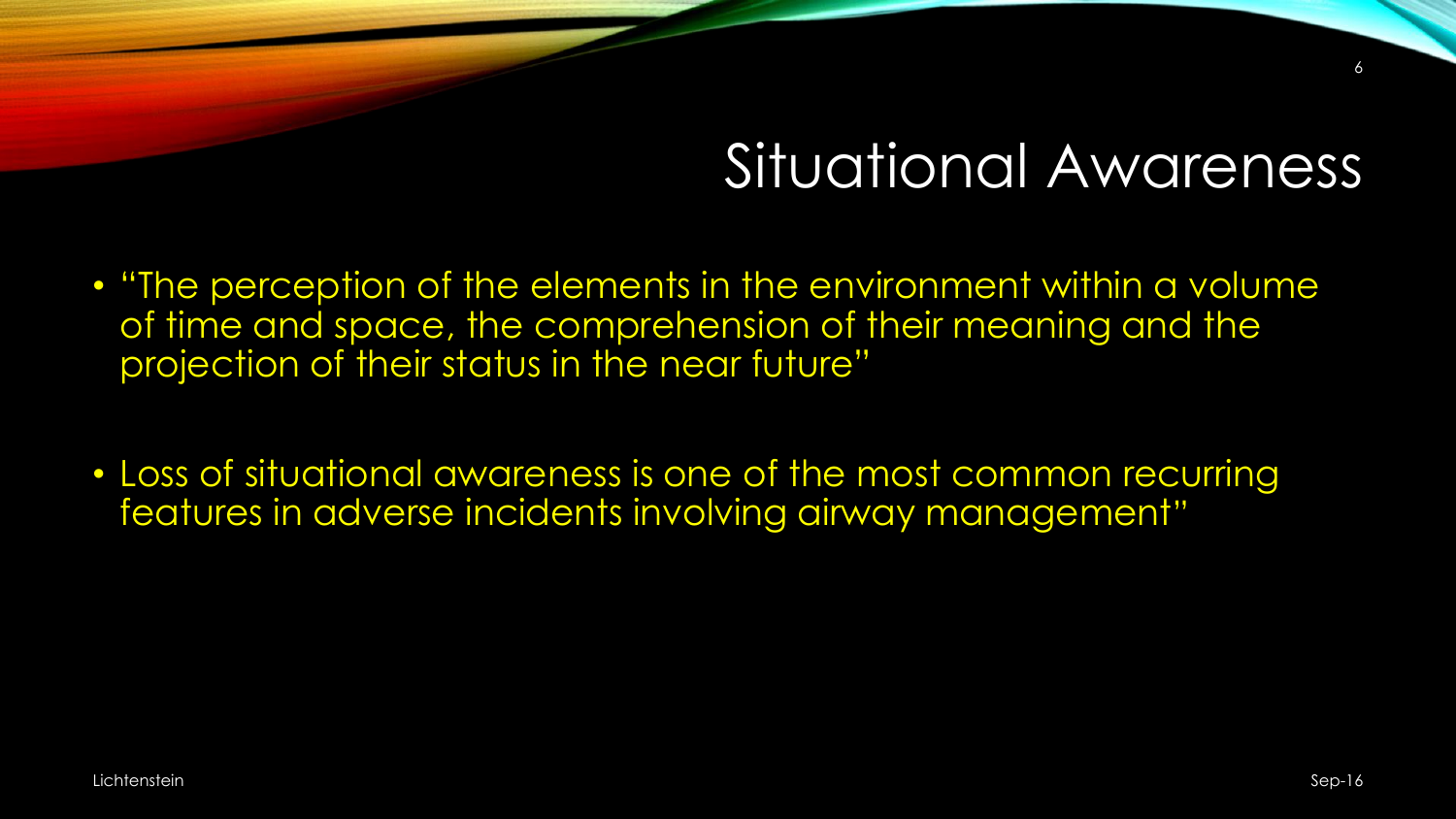### three stages of situational awareness first

- Gathering information
- Start with taking a history and examining the patient. Supplemental: nasendoscopy, CT scan, discuss with colleagues
- Once airway management occurs, further information from monitors, images on f/o cameras, scopes, tactile feedback
- Mistakes may occur if the individual misinterprets task-relevant information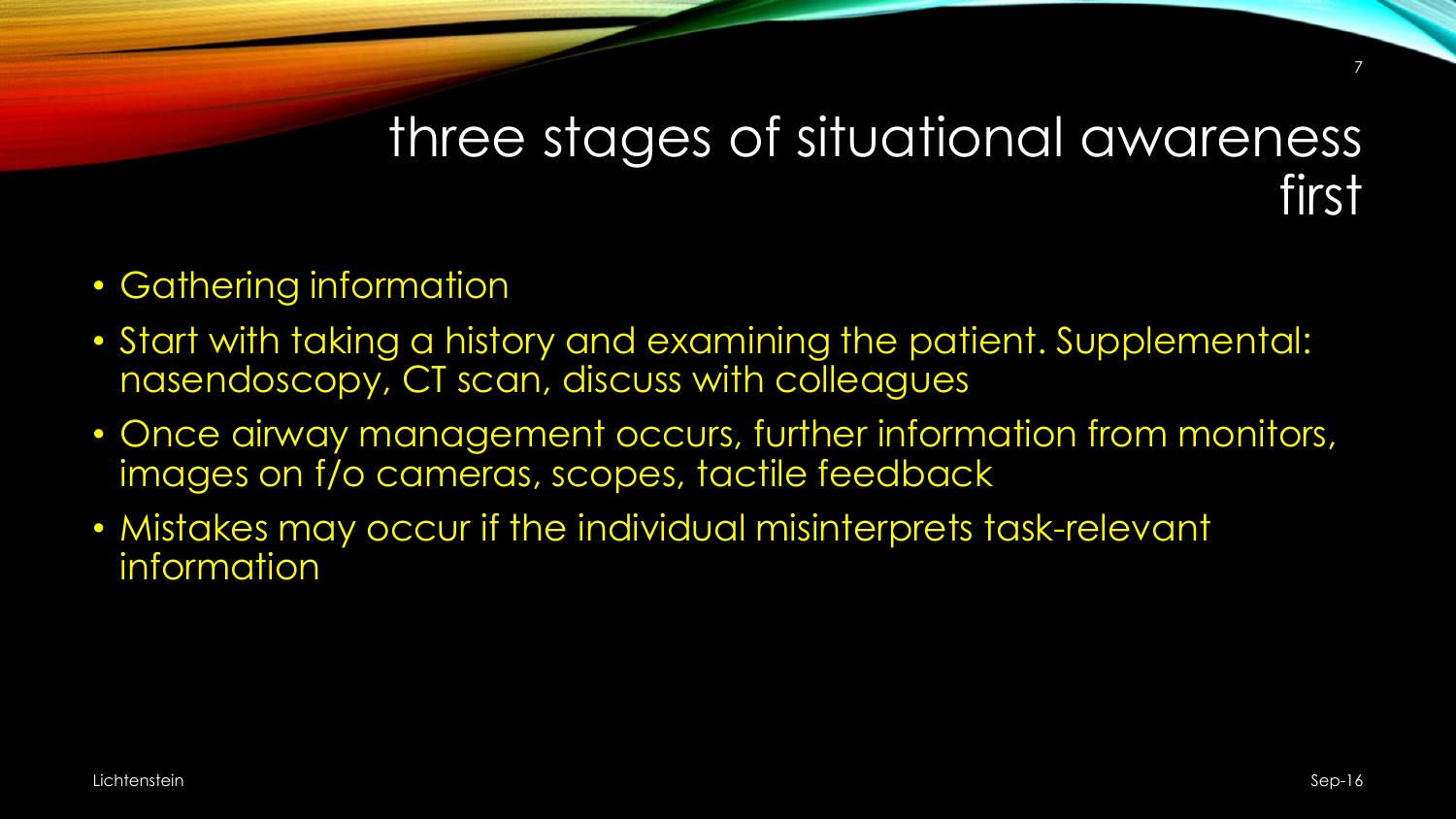### three stages of situational awareness second

- Interpreting the information
- Mistakes may occur if and individual wrongly perceives specific information
- (one episode of water vapor in the "tube" does not mean the tube is in the trachea)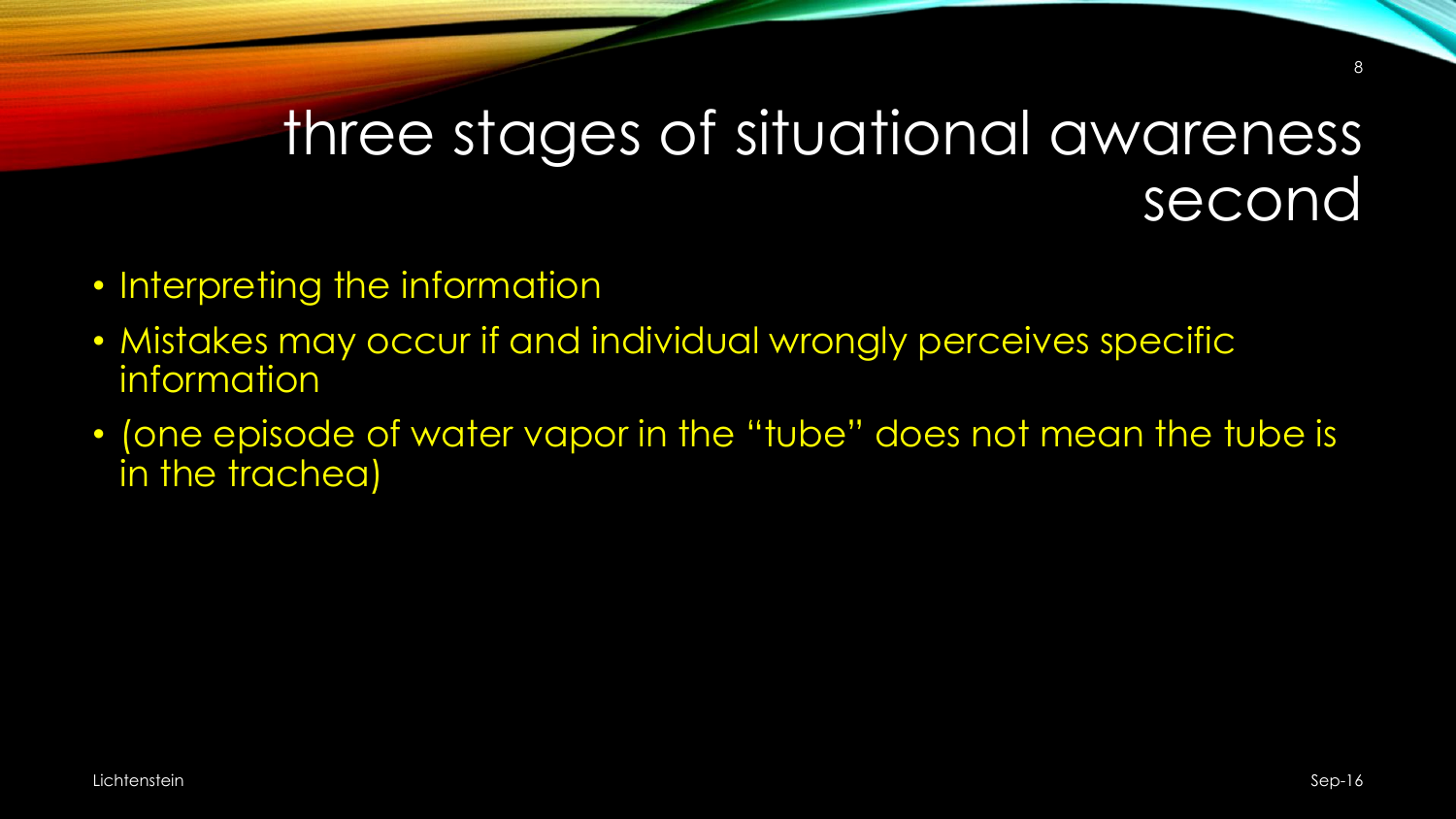### three stages of situational awareness third

- Anticipating future states
- Mistakes occur if future status is wrongly predicted:
- Either from a poor initial mental model
- Or personal memory failure
- Note: A mental model is and explanation of a person's thought process, or what they expect to happen
- Good situational awareness (anesthesia oriented for us) the team leader often had both "hands-on" responsibilities and an all-round view of all the events happening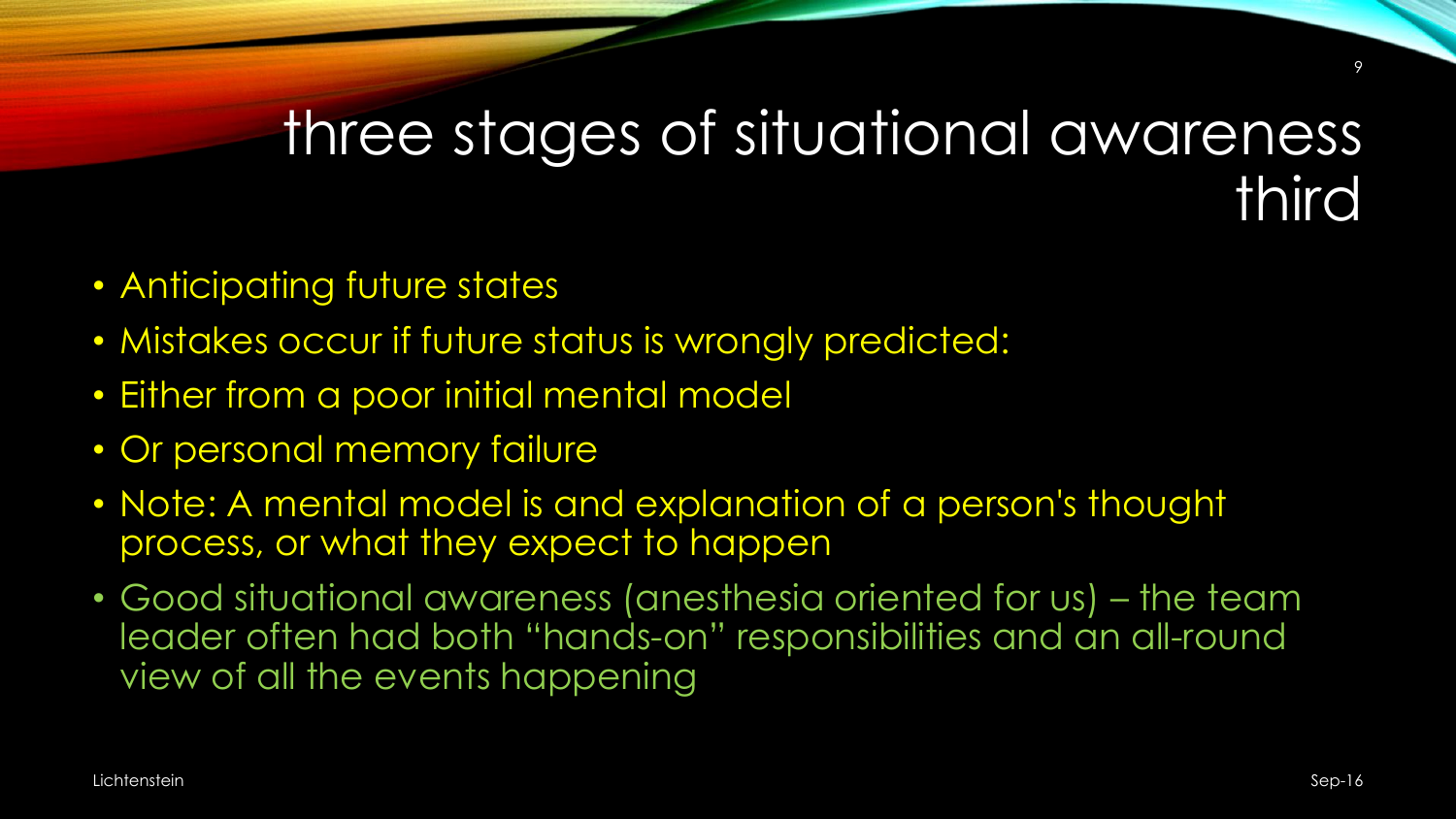## Decision making

- After assessment of the patient before treatment (operation)
- Clinician identifies potential difficulties and problem areas
- Risks and benefits of each potential airway management method need to be weighed
- Risks & benefits vary for each case
- Location of the planned intubation (usually specific room in OR or office)
- Experience level of staff available
- Clinical urgency of the case
- Re-evaluate "Plan A", take into account significant changes (Plans "B" & "C")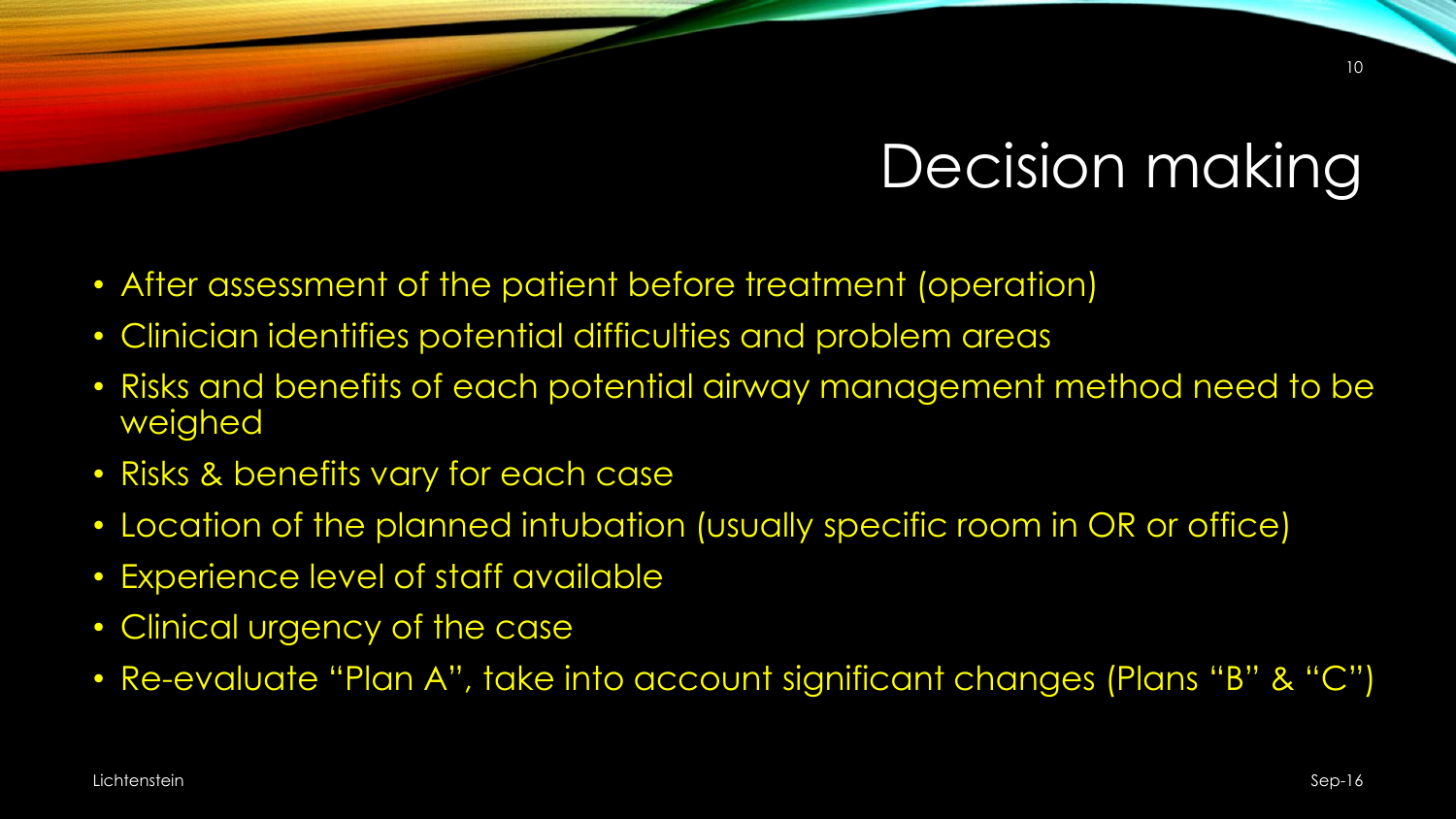# Followership

- Good leadership is crucial to good teamwork, so is good followership
- "follower" anyone not acting in the position o leader and responding to organizational actions
- A person who is active rather than passive
- In terms of difficult airway management anticipates actions, supports the team leader, offers good communication via feedback loops
- "feedback loop" team leader (sender) transmits an instruction to another member who receives it and then feeds back that they understand the instruction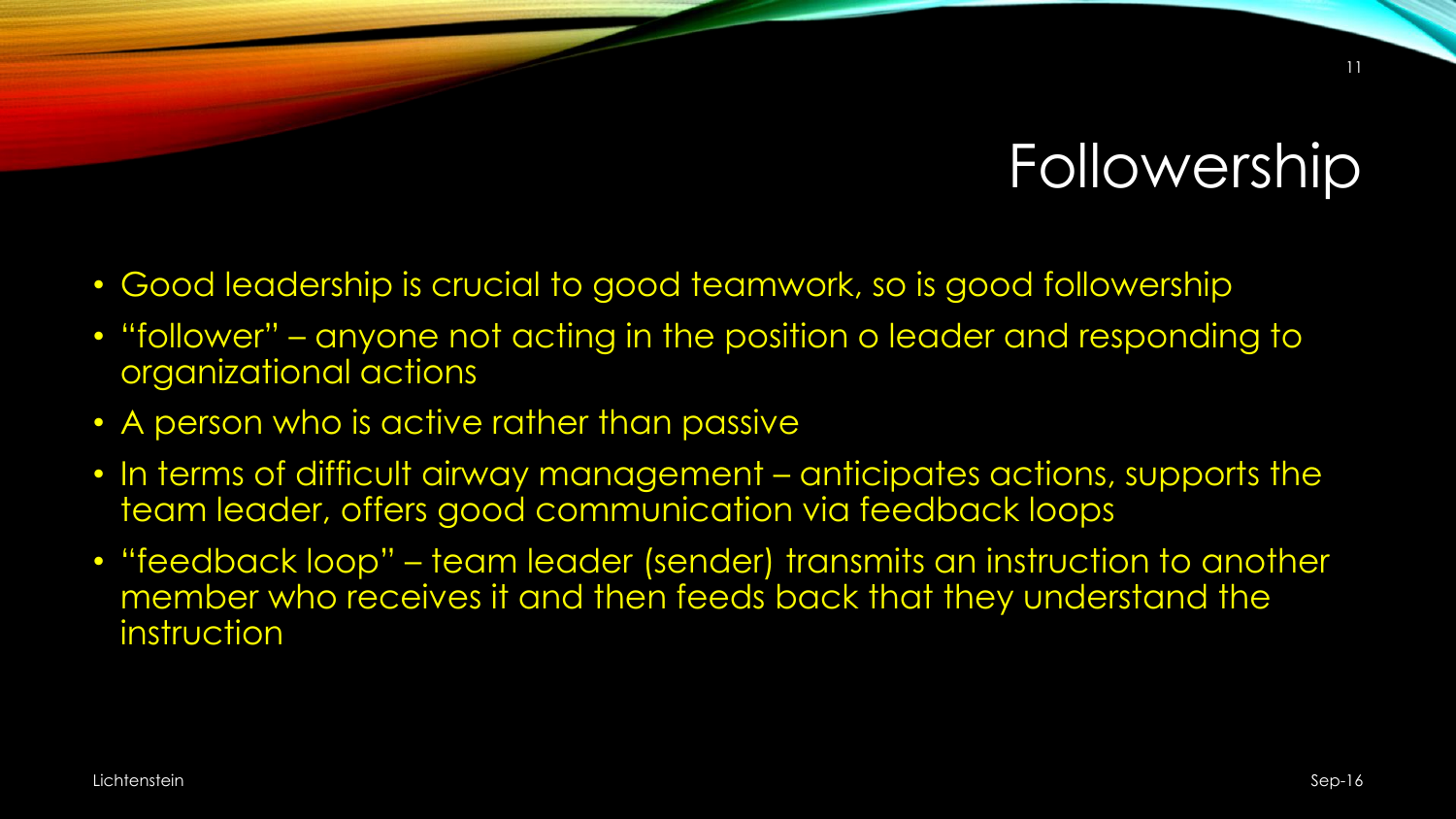# Communication & team brief

- Paramount to successful execution of securing the patient's airway
- Communication failures responsible for 43% of errors in study of 3 large teaching hospital in USA (*Gawande*)
- Introduction of team members
- Individual levels of training and competencies
- Allocation of tasks
- Discussion of potential problems and highlighting solutions
- Clarification of the team leader's mental model and the airway plan(s)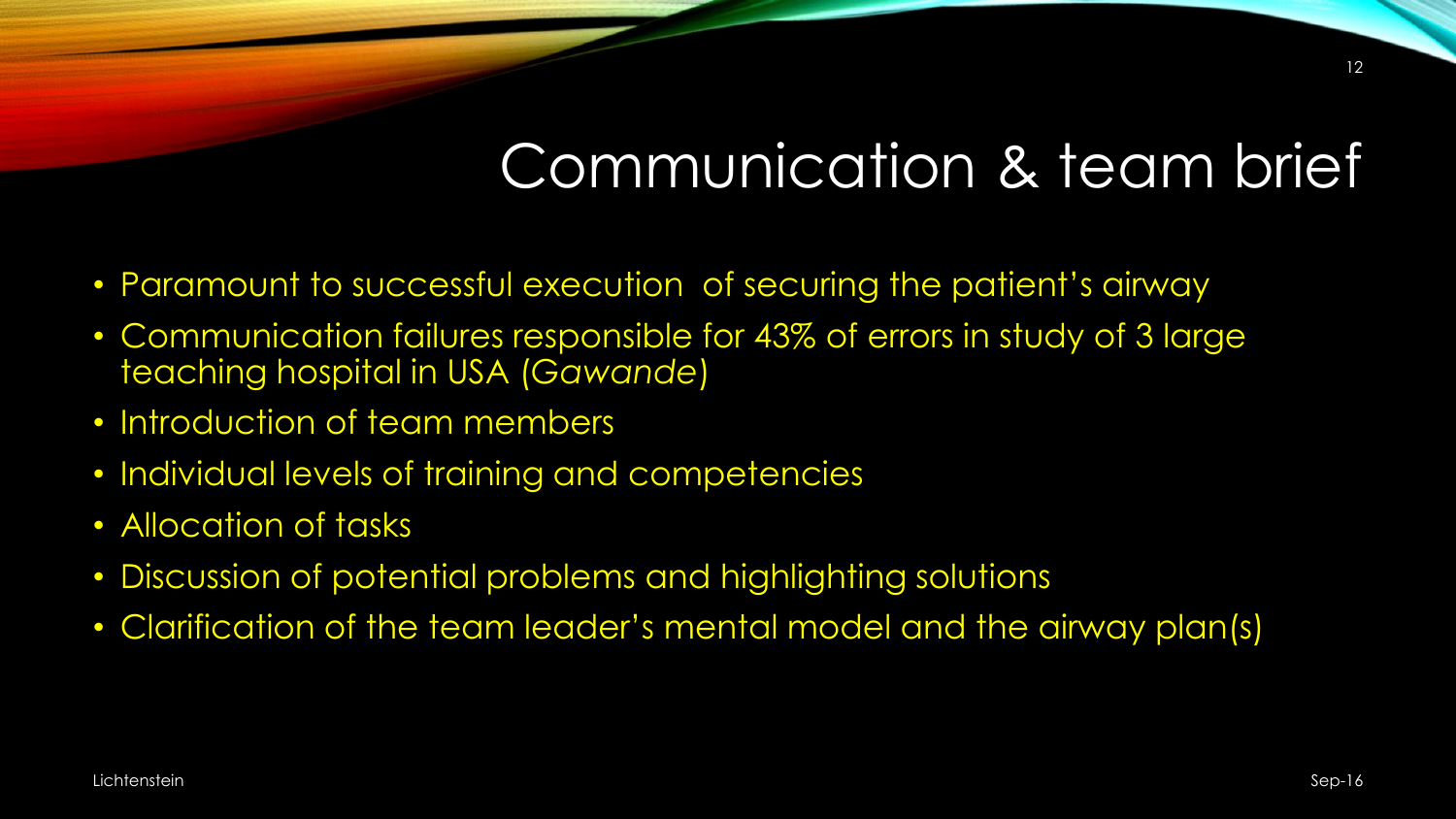# Communication, special note

- "Sterile Cockpit" concept --- during the intubation attempt
- For the team:
- Noise level is kept to an absolute minimum
- Only required team members present
- This enables all monitors, comments, and instructions to be heard clearly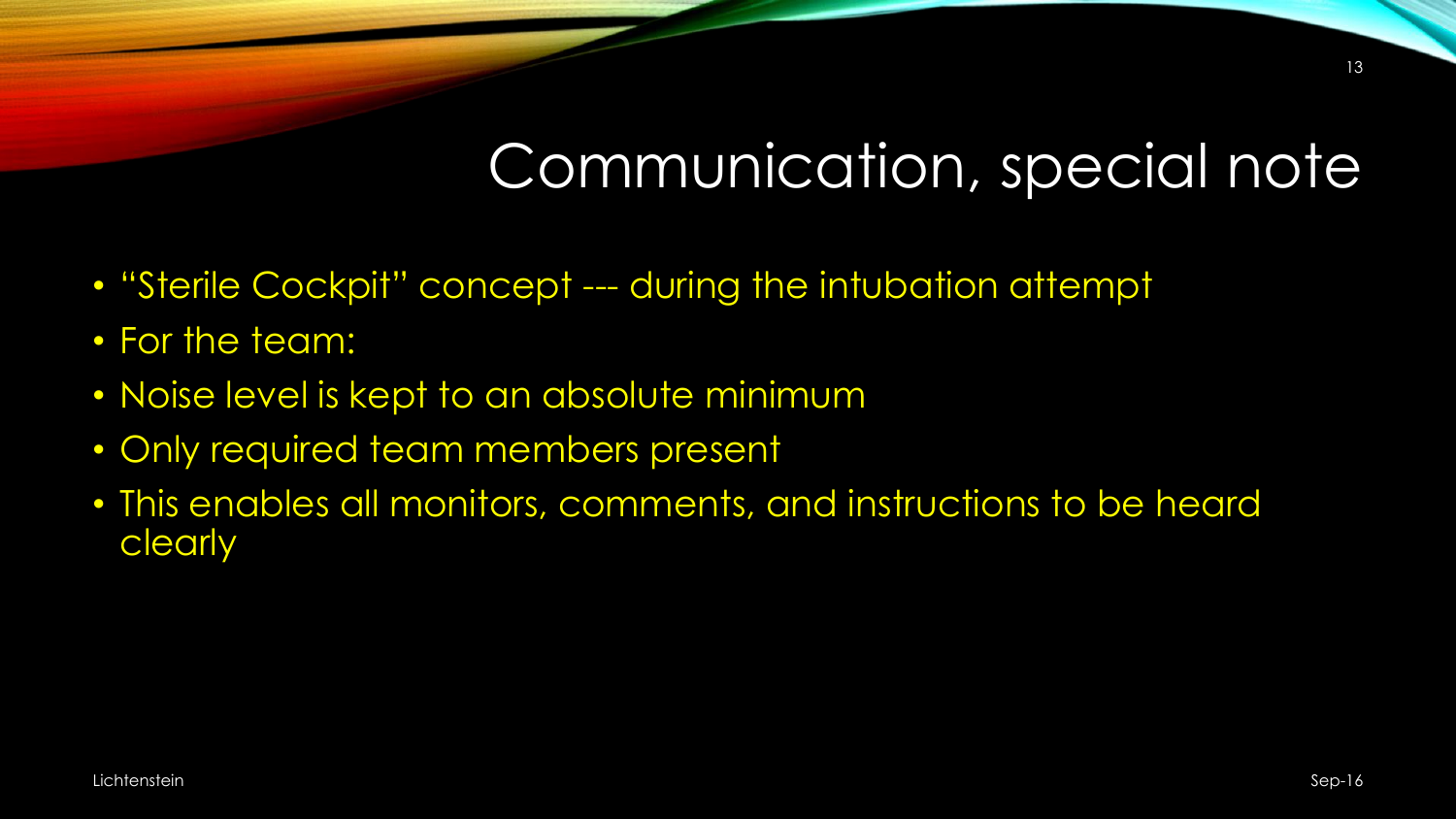# ADAM six step method

- Aintree Six-step Approach to Difficult Airway Management
- 1. How much time do I have?
- 2. What access to the airway is available (nose, mouth, trachea)?
- 3. How compromised is the airway?
- 4. Which fascial spaces are involved?
- 5. Which management plan(s) best fit the circumstances?
- 6. Could I make the situation worse" if so, how?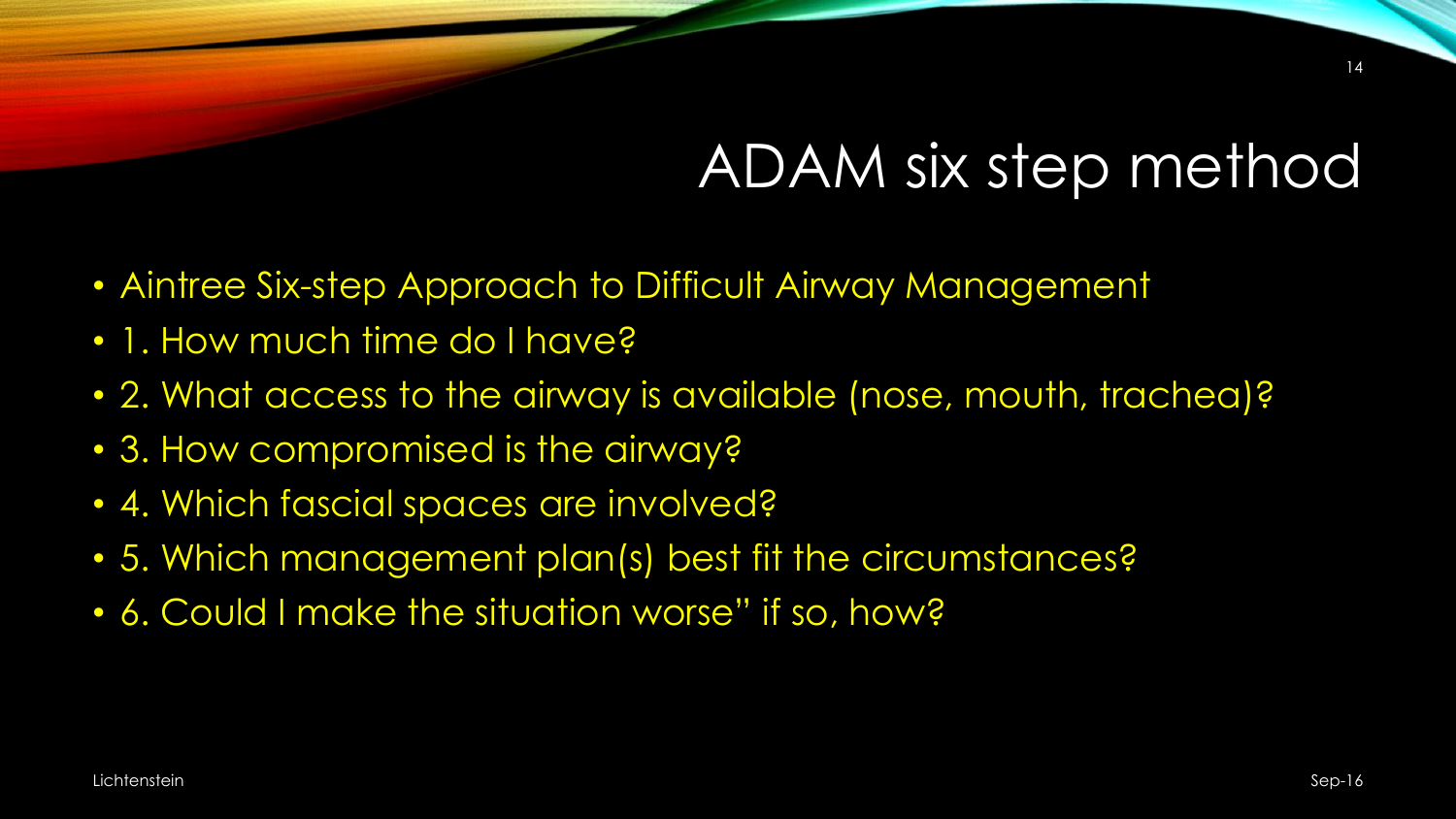## ADAM

- Difficult airways are time critical emergencies and can be classified:
- 1 No time for assessment and planning: need to act immediately to avoid hypoxic brain death/injury
- 2 Some time for assessment and planning: the six-step approach is used, remembering that actions can gain or lose time, airway management is a fluid situation. Often incomplete information, necessary to evaluate repeatedly, avoid being too rigid in one's approach
- 3 adequate time for assessment and planning. Structured approach to assess options, evaluate risk, maximize success.